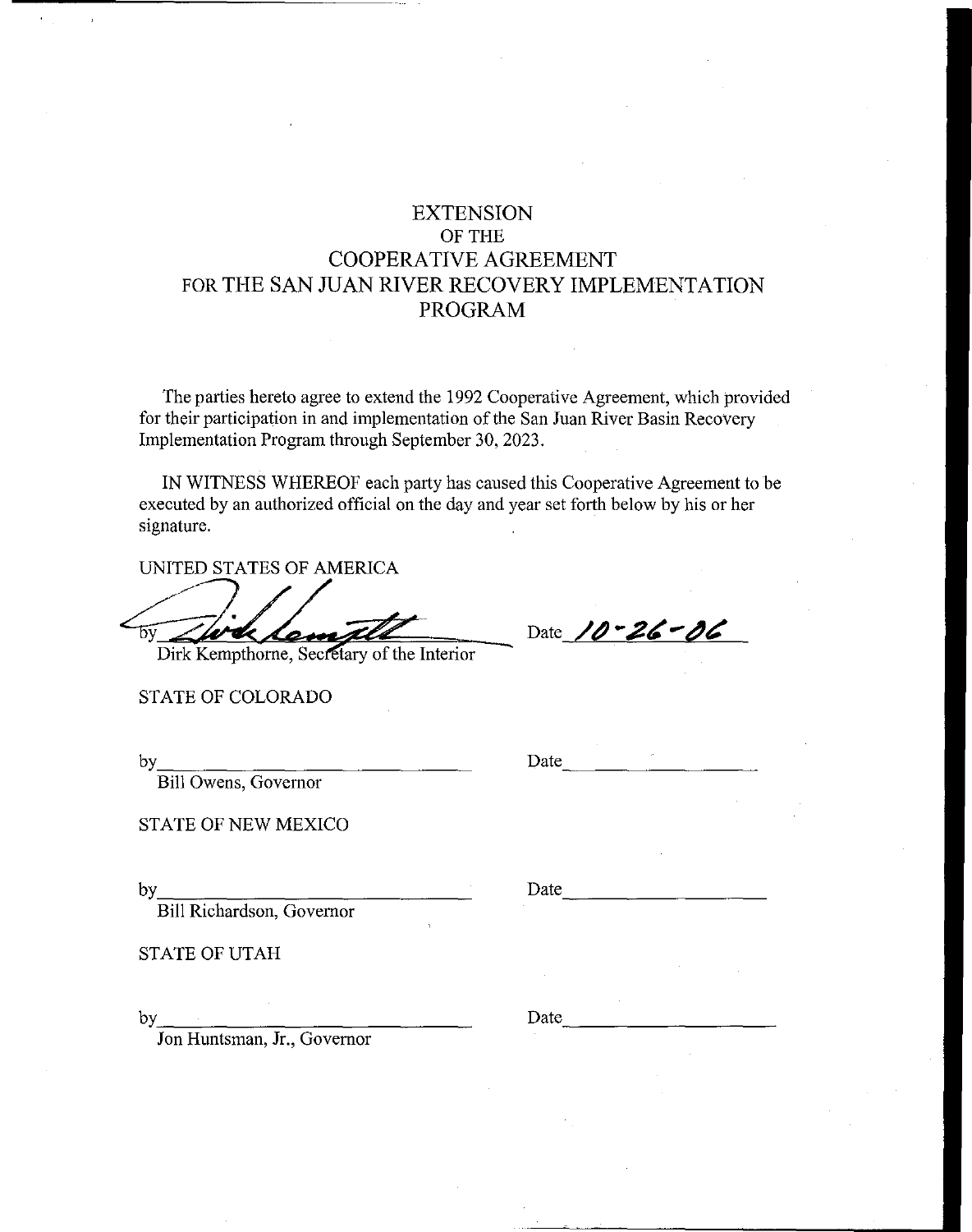# NAVAJO NATION

by \_\_ ----,-\_\_\_\_\_\_\_\_\_\_ \_

Joe Shirley, Jr., President

# SOUTHERN UTE INDIAN TRIBE

by <u>Howard D. Richards, Sr., Chairperson</u> Date

#### UTE MOUNTAIN UTE INDIAN TRIBE

by \_\_\_\_\_\_\_\_\_\_\_\_\_ \_ Date ----------- Judy Knight-Frank, Chairperson

#### JICARILLA APACHE INDIAN TRIBE

by Levi Pesata, President Date

Date ----------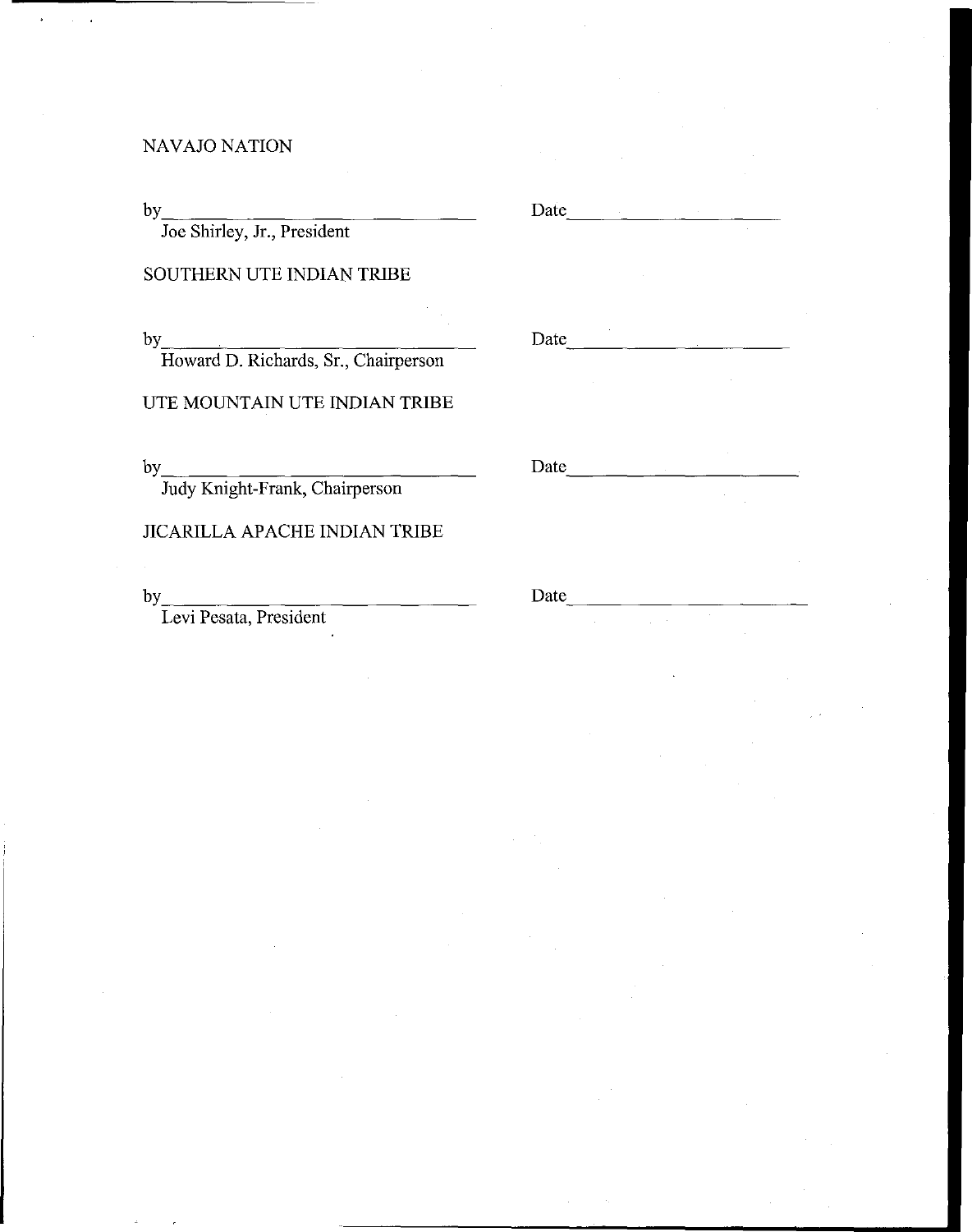#### EXTENSION OF THE COOPERATIVE AGREEMENT FOR THE SAN JUAN RIVER BASIN RECOVERY IMPLEMENTATION PROGRAM

÷.

The parties hereto agree to extend the 1992 Cooperative Agreement for the San Juan River Basin Recovery Implementation Program through September 30, 2023.

In witness whereof, each party has caused this Extension to the Cooperative Agreement to be executed by an authorized official on the day and year set forth below by his or her signature.

## UNITED STATES OF AMERICA

| By Secretary of the Interior   |                      |
|--------------------------------|----------------------|
| STATE OF COLORADO              |                      |
| Sill<br>wers.<br>Governor      | Date 11 406          |
| <b>STATE OF NEW MEXICO</b>     |                      |
| By Governor                    |                      |
|                                |                      |
| <b>STATE OF UTAH</b>           |                      |
|                                | Date $\qquad \qquad$ |
| Governor                       |                      |
| NAVAJO NATION                  |                      |
| By President                   |                      |
|                                |                      |
| SOUTHERN UTE INDIAN TRIBE      |                      |
| By Chairman                    |                      |
|                                |                      |
| UTE MOUNTAIN UTE INDIAN TRIBE  |                      |
|                                |                      |
| $\n  By \n  Chairman\n$        |                      |
| <b>JICARILLA APACHE NATION</b> |                      |
| By                             |                      |
| President                      |                      |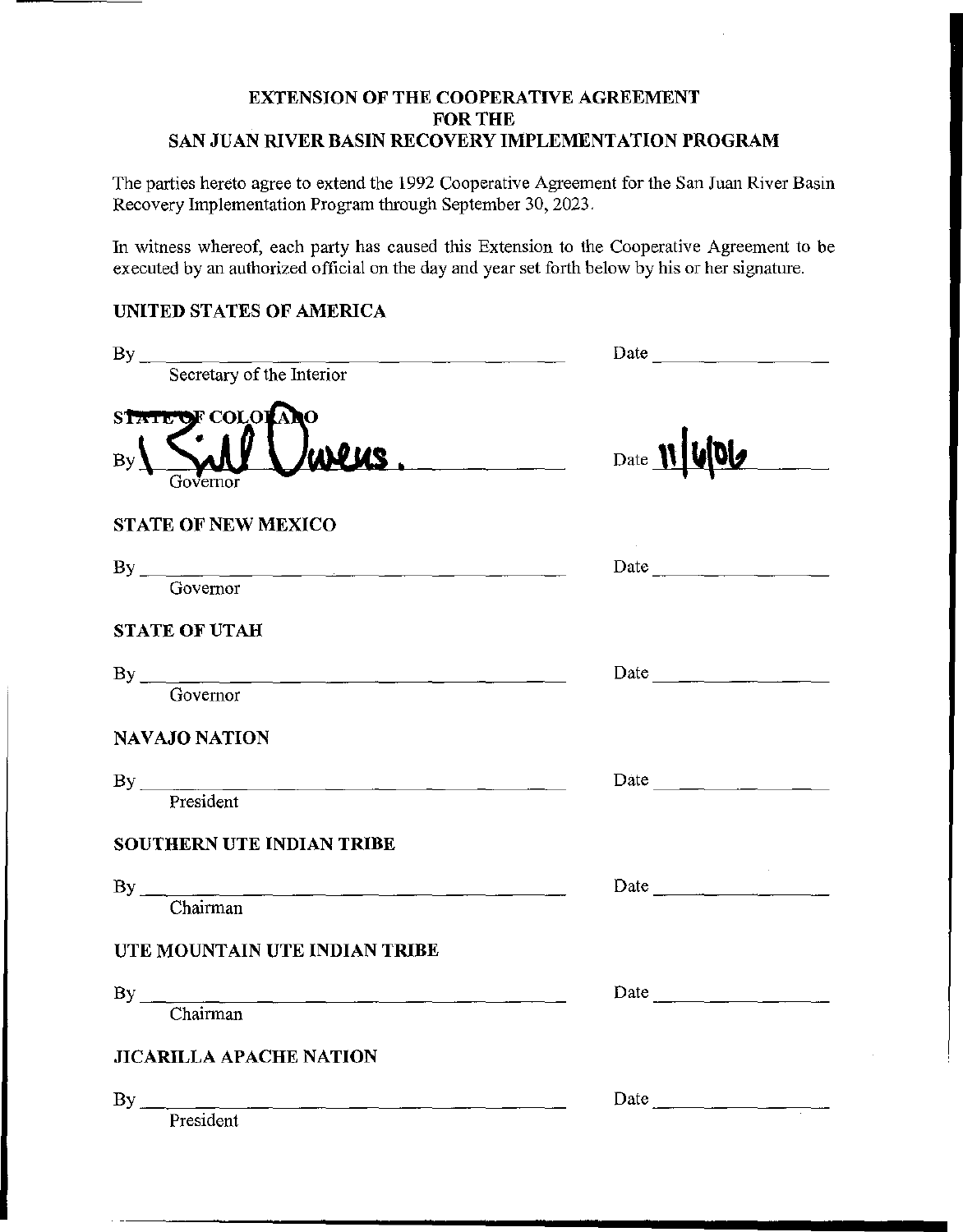#### EXTENSION OF THE COOPERATIVE AGREEMENT FOR THE SAN JUAN RIVER BASIN RECOVERY IMPLEMENTATION PROGRAM

The parties hereto agree to extend the 1992 Cooperative Agreement for the San Juan River Basin Recovery Implementation Program through September 30, 2023.

In witness whereof, each party has caused this Extension to the Cooperative Agreement to be executed by an authorized official on the day and year set forth below by his or her signature.

# UNITED STATES OF AMERICA

|                                  | Date $\frac{1}{\sqrt{1-\frac{1}{2}}}\left  \frac{1}{\sqrt{1-\frac{1}{2}}}\right $                                                                                                                                                               |
|----------------------------------|-------------------------------------------------------------------------------------------------------------------------------------------------------------------------------------------------------------------------------------------------|
| By Secretary of the Interior     |                                                                                                                                                                                                                                                 |
| <b>STATE OF COLORADO</b>         |                                                                                                                                                                                                                                                 |
| $\n  By \n  \n  Governor\n$      |                                                                                                                                                                                                                                                 |
|                                  |                                                                                                                                                                                                                                                 |
| <b>STATE OF NEW MEXICO</b>       |                                                                                                                                                                                                                                                 |
| By Bell<br>Governor              | Date Oct 30,06<br>tarix and the state of the state of the state of the state of the state of the state of the state of the state of the state of the state of the state of the state of the state of the state of the state of the state of the |
| <b>STATE OF UTAH</b>             |                                                                                                                                                                                                                                                 |
| By Governor                      |                                                                                                                                                                                                                                                 |
|                                  |                                                                                                                                                                                                                                                 |
| <b>NAVAJO NATION</b>             |                                                                                                                                                                                                                                                 |
| By President                     |                                                                                                                                                                                                                                                 |
|                                  |                                                                                                                                                                                                                                                 |
| <b>SOUTHERN UTE INDIAN TRIBE</b> |                                                                                                                                                                                                                                                 |
| By Chairman                      |                                                                                                                                                                                                                                                 |
|                                  |                                                                                                                                                                                                                                                 |
| UTE MOUNTAIN UTE INDIAN TRIBE    |                                                                                                                                                                                                                                                 |
| By Chairman                      | Date                                                                                                                                                                                                                                            |
|                                  |                                                                                                                                                                                                                                                 |
| <b>JICARILLA APACHE NATION</b>   |                                                                                                                                                                                                                                                 |
| $By \_\_$                        |                                                                                                                                                                                                                                                 |

President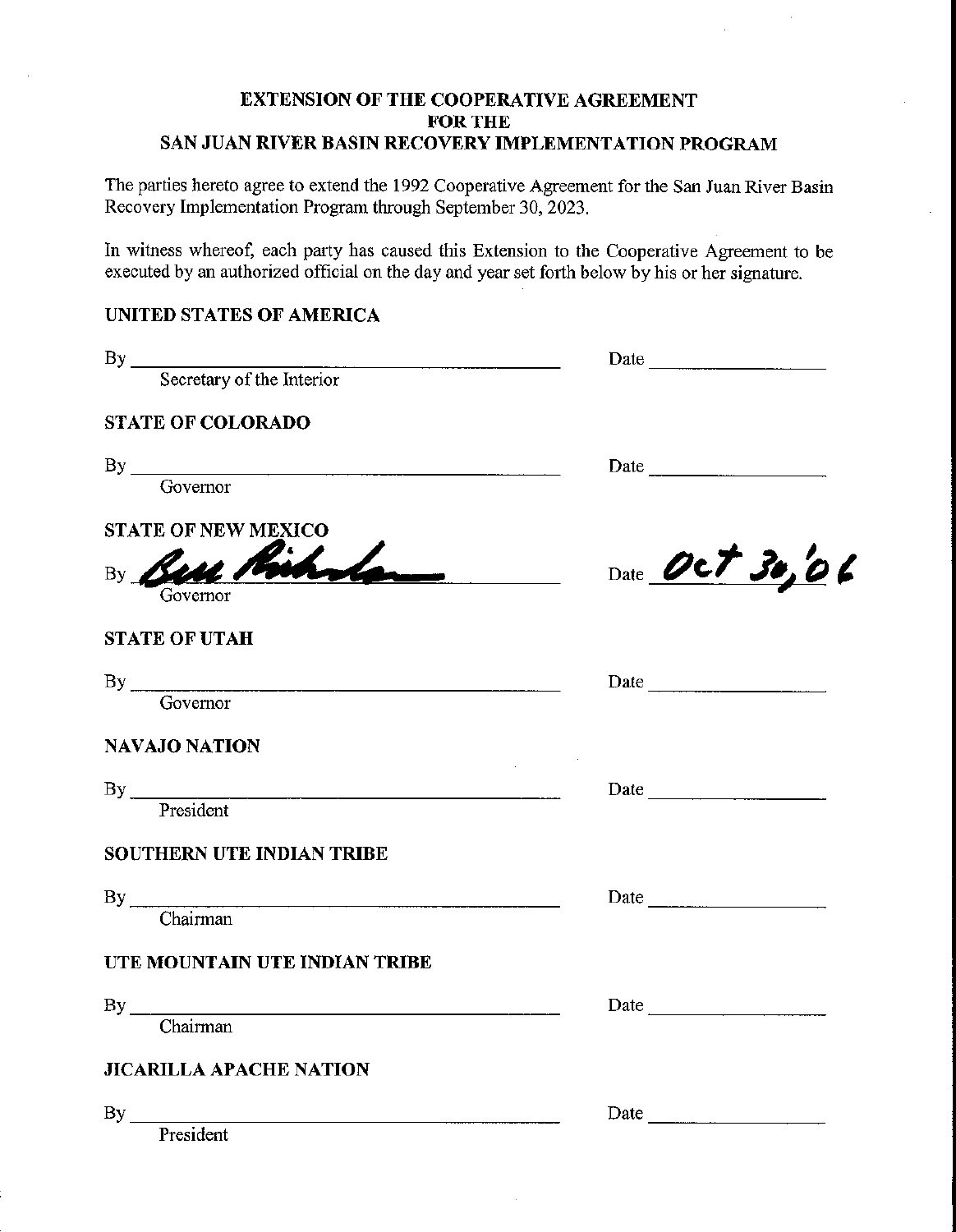# **EXTENSION OF THE COOPERATIVE AGREEMENT FOR THE**  SAN JUAN RIVER BASIN RECOVERY IMPLEMENTATION PROGRAM

The parties hereto agree to extend the 1992 Cooperative Agreement for the San Juan River Basin Recovery Implementation Program through September 30, 2023.

In witness whereof, each party has caused this Extension to the Cooperative Agreement to be executed by an authorized official on the day and year set forth below by his or her signature.

# **UNITED STATES OF AMERICA**

| By Secretary of the Interior                                                                                                 |                             |
|------------------------------------------------------------------------------------------------------------------------------|-----------------------------|
| <b>STATE OF COLORADO</b>                                                                                                     |                             |
|                                                                                                                              |                             |
| $By$ Governor                                                                                                                | Date                        |
|                                                                                                                              |                             |
| <b>STATE OF NEW MEXICO</b>                                                                                                   |                             |
|                                                                                                                              | Date $\qquad \qquad \qquad$ |
| $\n  By \n  Governor\n$                                                                                                      |                             |
|                                                                                                                              |                             |
| <b>STATE OF UTAH</b>                                                                                                         |                             |
|                                                                                                                              | Date                        |
| By Governor                                                                                                                  |                             |
|                                                                                                                              |                             |
| <b>NAVAJO NATION</b>                                                                                                         |                             |
| Alleu<br><u> 1980 - John Harry Harry Harry Harry Harry Harry Harry Harry Harry Harry Harry Harry Harry Harry Harry Harry</u> | Date NOV 0 1 2006           |
| $By$ <sub>—</sub>                                                                                                            |                             |
|                                                                                                                              |                             |
| <b>SOUTHERN UTE INDIAN TRIBE</b>                                                                                             |                             |
|                                                                                                                              |                             |
| By Chairman                                                                                                                  |                             |
|                                                                                                                              |                             |
| UTE MOUNTAIN UTE INDIAN TRIBE                                                                                                |                             |
|                                                                                                                              | Date                        |
| $\begin{tabular}{c} By \\ \hline \textbf{Chairman} \\ \end{tabular}$                                                         |                             |
|                                                                                                                              |                             |
| <b>JICARILLA APACHE NATION</b>                                                                                               |                             |
| By<br><u> 1980 - John Stein, Amerikaansk politiker (</u>                                                                     | Date                        |
| President                                                                                                                    |                             |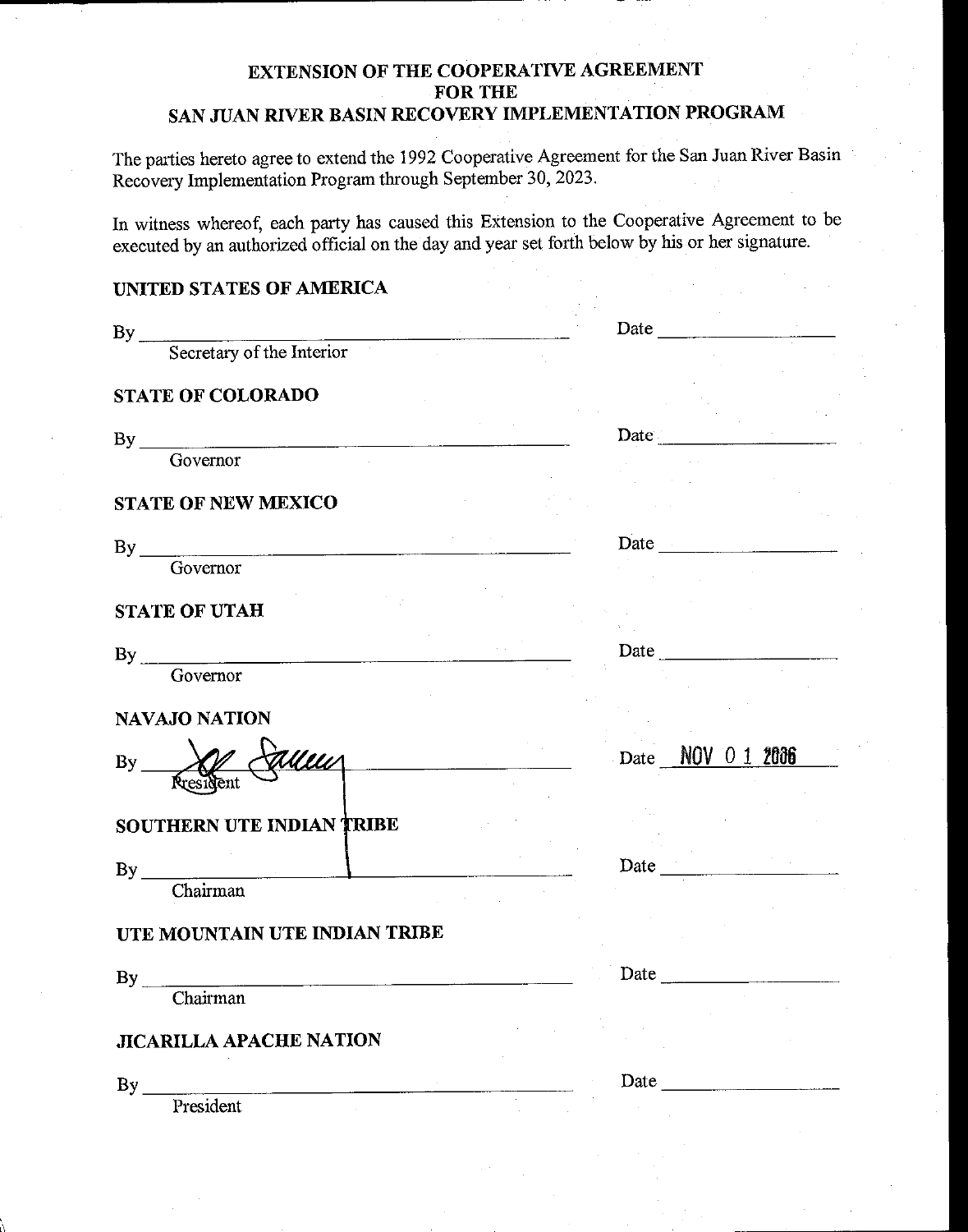# **EXTENSION OF THE COOPERATIVE AGREEMENT FOR** THE

#### **SAN JUAN RIVER BASIN RECOVERY IMPLEMENTATION PROGRAM**

**The parties hereto agree to extend the 1992 Cooperative Agreement for the San Juan River Basin**  Recovery Implementation Program through September 30, 2023.

**In witness whereof, each party has caused this Extension to the Cooperative Agreement to be**  executed by an authorized official on the day and year set forth below by his or her signature.

#### UNITED STATES OF AMERICA

|                                   | Date                |
|-----------------------------------|---------------------|
| $By$<br>Secretary of the Interior |                     |
| <b>STATE OF COLORADO</b>          |                     |
| By Governor                       | Date                |
| <b>STATE OF NEW MEXICO</b>        |                     |
| By Governor                       | Date                |
| <b>STATE OF UTAH</b>              |                     |
| By Governor                       | Date                |
| <b>NAVAJO NATION</b>              |                     |
| By President                      | Date                |
| SOUTHERN UTE INDIAN TRIBE         |                     |
| By Clement Jc<br>terost           | Date $10 - 18 - 06$ |
| UTE MOUNTAIN UTE INDIAN TRIBE     |                     |
| By Chairman                       | Date                |
| <b>JICARILLA APACHE NATION</b>    |                     |
| By President                      | Date                |

Attachment 2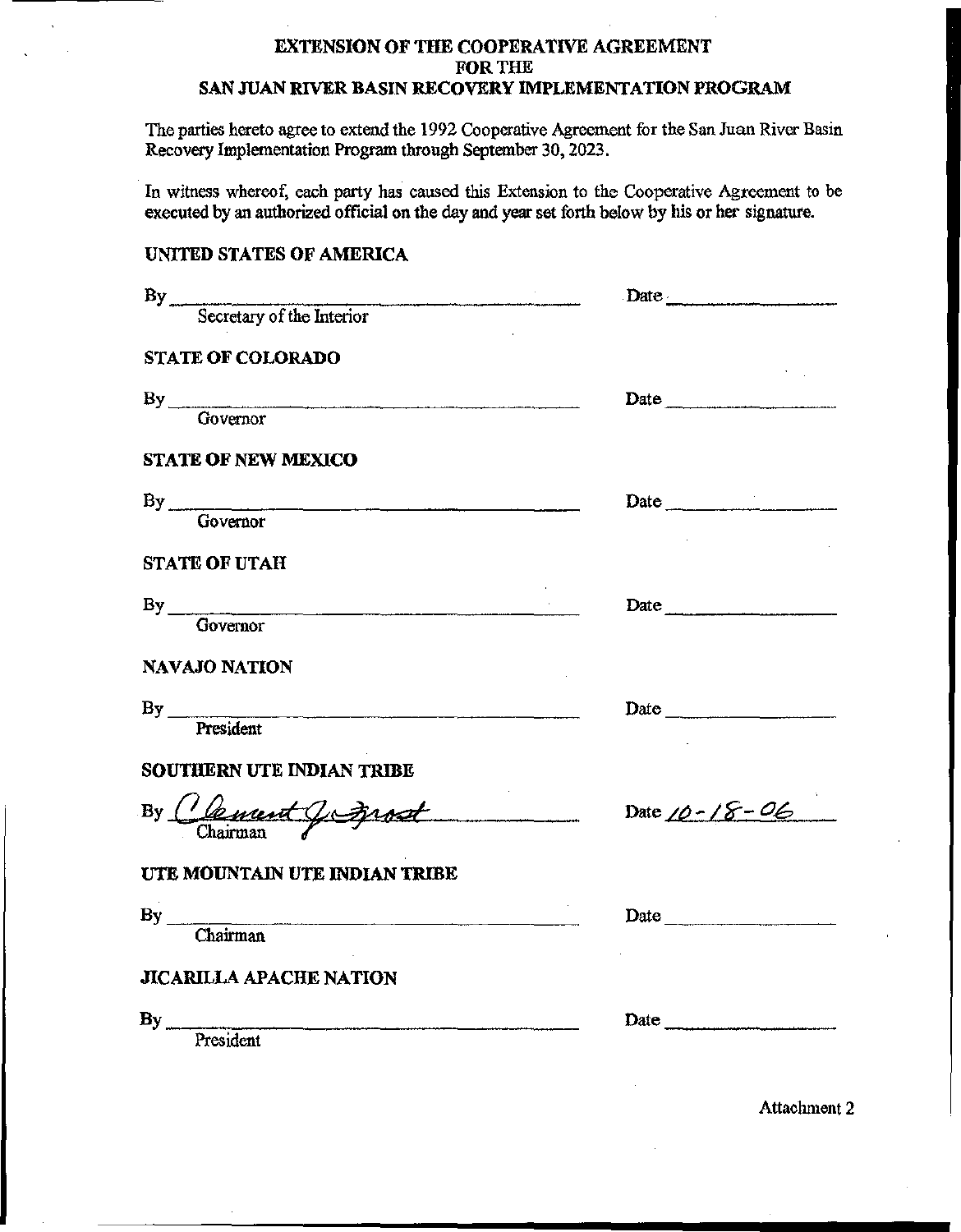# **EXTENSION OF THE COOPERATIVE AGREEMENT FOR THE**

# **SAN JUAN RIVER BASIN RECOVERY IMPLEMENTATION PROGRAM**

The parties hereto agree to extend the 1992 Cooperative Agreement for the San Juan River Basin Recovery Implementation Program through September 30, 2023.

In witness whereof, each party has caused this Extension to the Cooperative Agreement to be executed by an authorized official on the day and year set forth below by his or her signature.

# **. UNITED STATES OF AMERICA**

| $By_{-}$<br><b>Contractor</b>                                                | Date                                      |
|------------------------------------------------------------------------------|-------------------------------------------|
| Secretary of the Interior                                                    |                                           |
| <b>STATE OF COLORADO</b>                                                     |                                           |
|                                                                              | Date                                      |
| Governor                                                                     |                                           |
| STATE OF NEW MEXICO                                                          |                                           |
| By<br>$\mathcal{L}^{\text{max}}$                                             | Date                                      |
| Governor                                                                     |                                           |
| <b>STATE OF UTAH</b>                                                         |                                           |
| By                                                                           | Date<br><u> 1999 - Jan Jawa Barat, pa</u> |
| Governor<br>. .<br>. <b>.</b> .<br>$   -$                                    |                                           |
| NAVAJO NATION                                                                |                                           |
| By                                                                           | Date.                                     |
| President                                                                    |                                           |
| SOUTHERN UTE INDIAN TRIBE                                                    |                                           |
| $By_$<br><u> 1990 - Johann Barnett, martin f</u>                             | Date                                      |
| $\overline{\text{Chairman}}$                                                 |                                           |
| UTE MOUNTAIN UTE INDIAN TRIBE                                                |                                           |
| $u_{\text{real}}$ $v_{\text{max}}$ $v_{\text{max}}$<br>/ما<br>By<br>Chairman |                                           |
|                                                                              |                                           |
| <b>JICARILLA APACHE NATION</b>                                               |                                           |
| By                                                                           | Date                                      |
| President                                                                    |                                           |